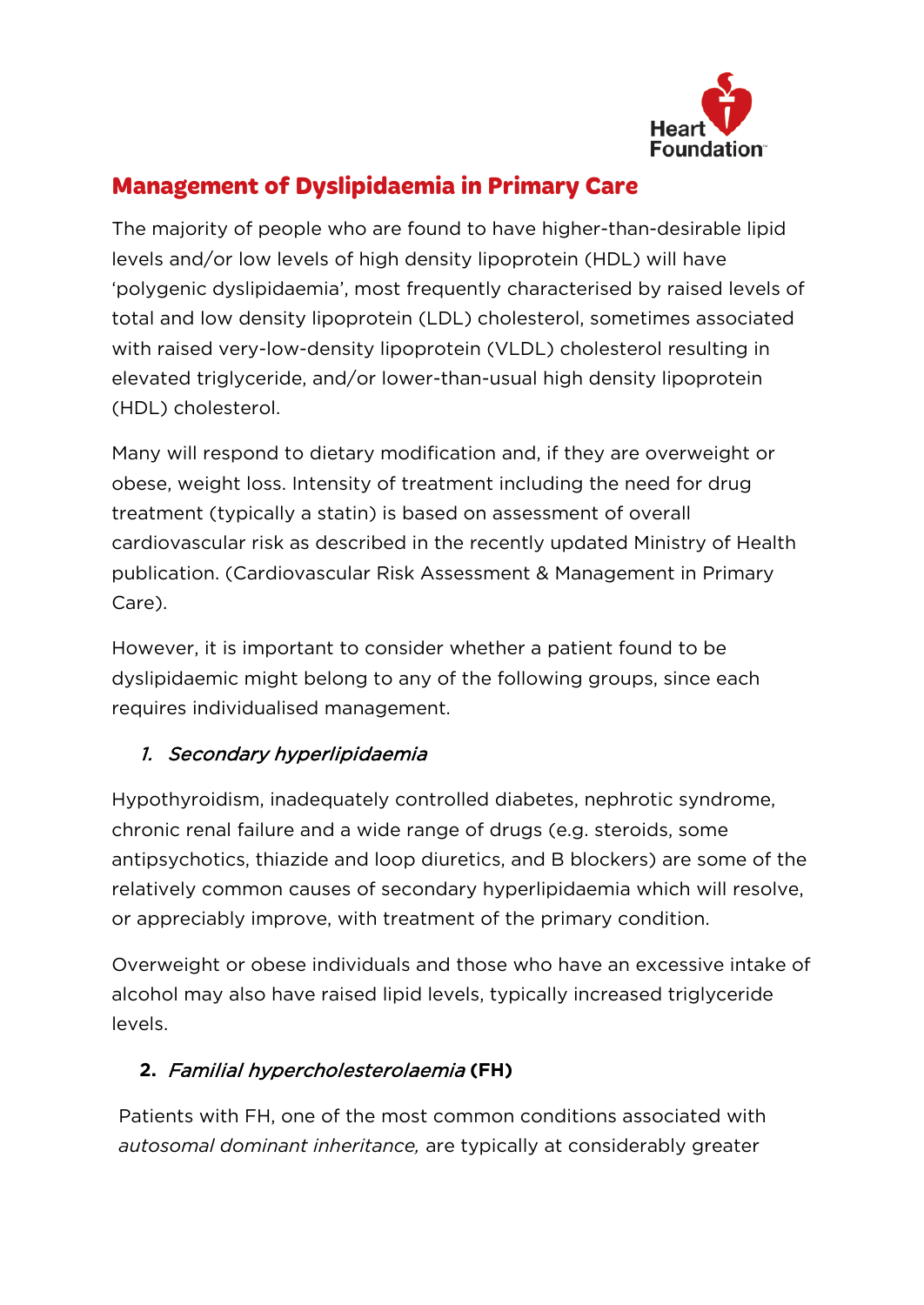

cardiovascular risk at any particular level of LDL cholesterol than those with a 'polygenic' dyslipidaemia. Untreated patients often have a first cardiovascular event in their 40s (or sometimes earlier) and die prematurely.

Statins have appreciably improved the outcome for such patients who should be offered intensive diets and drug treatment and follow-up.

Screening of first degree and, if possible, also second degree relatives enables early introduction of preventive measures in affected family members.

Variants of FH<sup>[1](#page-1-0)</sup> can be identified in specialist laboratories but the following clinical features may aid diagnosis:

| <b>Raised levels of total and LDL cholesterol</b>                                     |
|---------------------------------------------------------------------------------------|
| (>7.5 and 4.9mmol/l in adults (>16 years), >6.7 and 4.0mmol/l in children)            |
| <b>PLUS</b>                                                                           |
| <b>Tendon xanthomas in patient or relative</b>                                        |
| (first or second degree)                                                              |
| <b>OR</b>                                                                             |
| Family history of early MI, in a first degree relative <60 years, or a second         |
| degree relative <sup>2</sup> <50 years                                                |
| <b>OR</b>                                                                             |
| <b>Cholesterol or LDL levels as above in a first or second degree relative</b>        |
|                                                                                       |
| Note: Cholesterol levels measured immediately after a myocardial infarction or stroke |

*Note: Cholesterol levels measured immediately after a myocardial infarction or stroke may be misleading as they tend to fall and, even if untreated, remain low for several months.*

<span id="page-1-0"></span>i,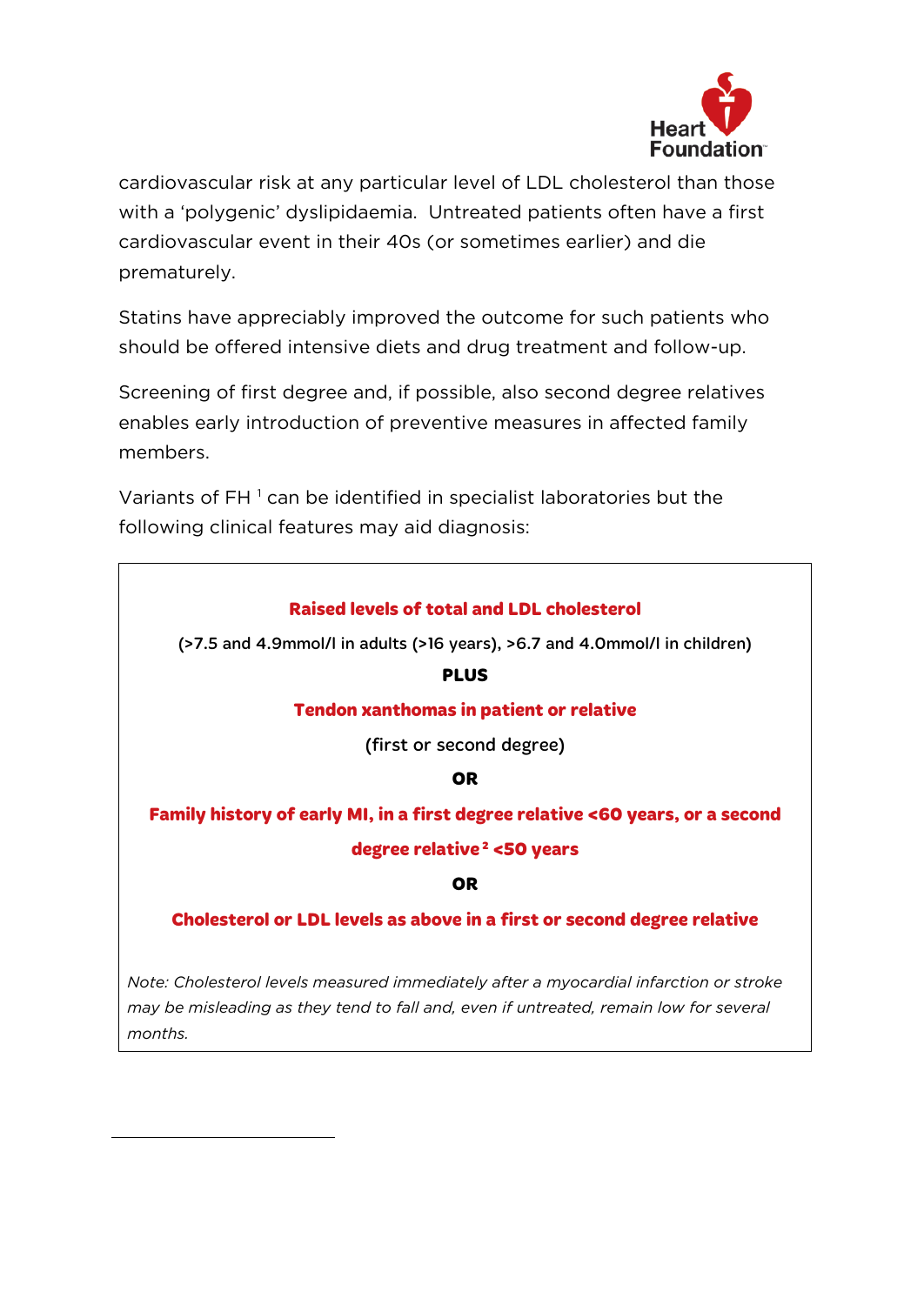

While specialist advice may be helpful in determining a precise diagnosis, intensive dietary advice, follow-up by a dietitian or suitably trained person and statin therapy are the cornerstones of therapy which will dramatically reduce cardiovascular risk.

If patients cannot tolerate any of the currently available statins, ezetimibe and one of the resins (Cholestyramine or Colestipol) should be prescribed.

## 3. Severe hypertriglyceridaemia

Markedly raised triglyceride levels (arbitrarily defined as a triglyceride level greater than 11mmol/l) may be secondary to uncontrolled diabetes, medications (thiazides, steroids, retinoids) liver conditions such as primary biliary cirrhosis, usually in genetically predisposed individuals and in those who are overweight or obese and/or have excessive intakes of alcohol.

Weight loss in those who are overweight or obese, alcohol restriction or elimination, dietary modification, and where appropriate treatment of diabetes can result in dramatic reductions in triglycerides. Statins should only be prescribed if indicated by guidelines (CVRA and Management, Ministry of Health, New Zealand, 2018) as they reduce isolated, very-high triglyceride levels poorly.

Fibrates (bezafibrate and gemfibrozil are available in New Zealand) reduce triglycerides, and there is limited clinical-trial evidence suggesting that they may reduce coronary heart disease events and ischaemic stroke.

Bezafibrate may be used in conjunction with Atorvastatin. Acipimox and nicotinic acid are additional triglyceride-lowering agents that are used in specialist clinics.

Markedly elevated triglycerides may occasionally be seen in the absence of any obvious predisposing cause, and have a genetic basis.

Such cases often require intensive, individualized dietary advice and a trial of different treatments including insulin, even when blood glucose levels are not appreciably raised.